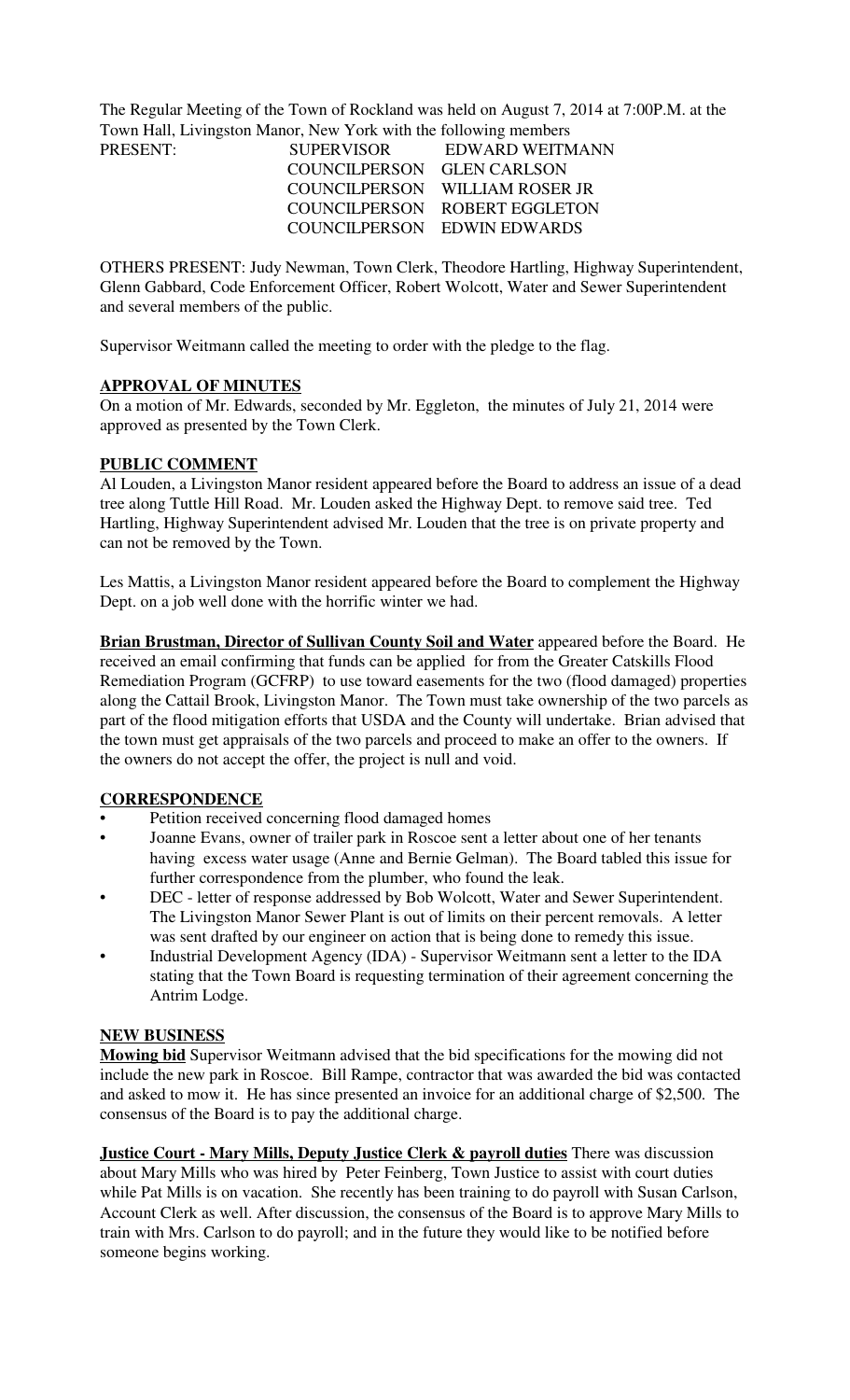# *REGULAR MEETING, TOWN OF ROCKLAND, AUGUST 7, 2014*

**Water/Sewer Truck Bids** have been requested for the purchase of a new 2015, four wheel drive extended cab pick up truck. Said bids will be opened on Friday, August 22, 2014 @ 11:00 a.m. The funds for this purchase were allotted in this years budget.

**Water/Sewer** weekend duty schedule was presented.

**Town Clerk** monthly report was presented.

## **DEPARTMENT HEADS**

**Ted Hartling, Highway Superintendent** reported that his department will be sealing roads next week. Ted addressed a water drainage issue on Cottage Street, Roscoe near the Mobil gas station. To repair this section of road, Ted hired Callahan Industries, Inc. to mill it and then it can be paved.

Ted advised that when the CHIPS funds come in, they will go into the fund balance. He will then make an adjustment for these funds by making a budget modification, which can be approved at the next meeting.

Jim Meola, HMEO will be retiring this November. An advertisement will be placed in the town's official paper to hire a replacement for Jim by September, which will allow the new employee to be trained before the winter season. Ted reported that he has enough funds in his payroll budget to hire a new person.

**Bob Wolcott, Water and Sewer Superintendent** reported that Bipin Gandhi, Engineer for the water and sewer districts was here this week to go over plans for the proposed new sewer system in Livingston Manor. Bob also reported on test digging to find out the pipe size and calculate gallons per minute of the flow.

**Glenn Gabbard, Code Enforcement Officer** reported on a meeting he had with Supervisor Weitmann, Tom Ellison, Planning Board Chair and two principal owners of the Catskill Brewery. Glenn has received complaints that the Brewery is not adhering to their special use permit. If this action continues, their certificate of occupancy can be revoked and legal action maybe taken.

Glenn also reported on a number of violations with an apartment building located at 60 Main Street, Livingston Manor. Also, he will be in contact with the two property owners of the flood damaged homes along the Cattail Brook. They will be advised to secure said homes.

Glenn has issued 108 permits as of this date. He anticipates to be over the amount issued last year.

**Judy Newman, Town Clerk** reported that she received a Petition - Small Claims Assessment Review from Michael Ryder, 344 White Roe Lake Road, Livingston Manor, NY. Cynthia Theadore, Assessor also received a copy of said petition and will be addressing it.

## **APPROVAL OF BILLS**

On a motion of Mr. Roser, seconded by Mr. Carlson, the following resolution was ADOPTED - VOTE - AYES 5, NAYS 0 - RESOLVED - to approve the bills on the abstract #15 in the following amounts:

| General Fund                 | 258 to 276 | \$7,247.81 |
|------------------------------|------------|------------|
| Highway                      | 244 to 263 | 46,848.33  |
| Liv. Manor Sewer             | 124 to 130 | 5,860.23   |
| <b>Roscoe Rockland Water</b> | 107 to 114 | 1,386.54   |
| Liv Manor Water              | 108 to 115 | 3,022.89   |
| Roscoe Sewer                 | 90 to 100  | 2,897.03   |
| Liv. Manor Light             | 16         | 1,226.13   |
| Roscoe Rockland Light        | 28 to 29   | 964.21     |
| Hazel Park Light             | $14$ to    | 35.51      |
|                              |            |            |